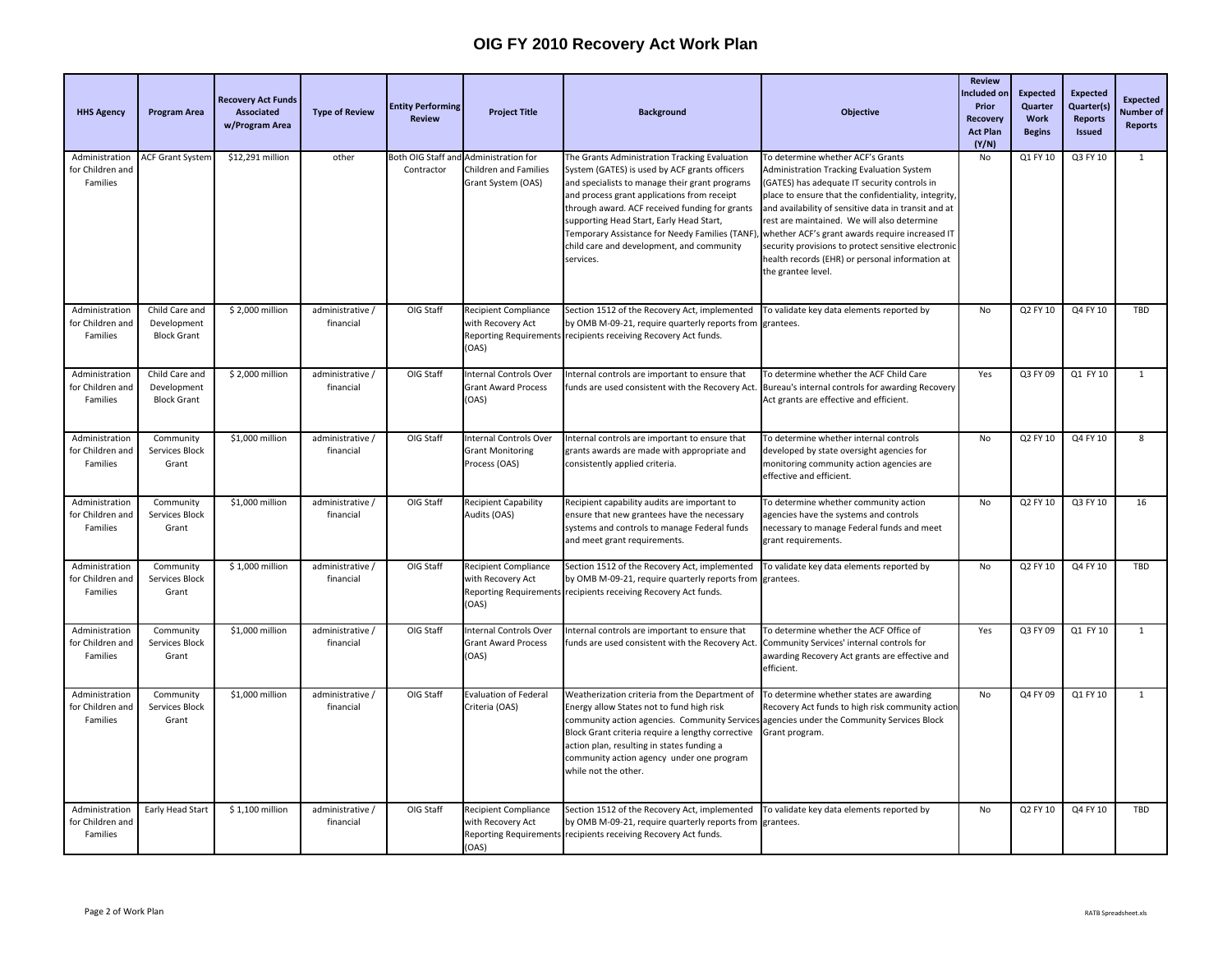| <b>HHS Agency</b>                              | <b>Program Area</b>                                                                                   | <b>Recovery Act Funds</b><br>Associated<br>w/Program Area | <b>Type of Review</b>         | <b>Entity Performing</b><br><b>Review</b> | <b>Project Title</b>                                                                                                  | <b>Background</b>                                                                                                                                                                                                                                                                                                                                                                                                                    | <b>Objective</b>                                                                                                                                                                                                                                                                                                                                       | <b>Review</b><br>ncluded on<br>Prior<br><b>Recovery</b><br><b>Act Plan</b><br>(Y/N) | <b>Expected</b><br>Quarter<br>Work<br><b>Begins</b> | <b>Expected</b><br>Quarter(s)<br><b>Reports</b><br><b>Issued</b> | <b>Expected</b><br><b>Number</b> of<br>Reports |
|------------------------------------------------|-------------------------------------------------------------------------------------------------------|-----------------------------------------------------------|-------------------------------|-------------------------------------------|-----------------------------------------------------------------------------------------------------------------------|--------------------------------------------------------------------------------------------------------------------------------------------------------------------------------------------------------------------------------------------------------------------------------------------------------------------------------------------------------------------------------------------------------------------------------------|--------------------------------------------------------------------------------------------------------------------------------------------------------------------------------------------------------------------------------------------------------------------------------------------------------------------------------------------------------|-------------------------------------------------------------------------------------|-----------------------------------------------------|------------------------------------------------------------------|------------------------------------------------|
| Administration<br>for Children and<br>Families | Early Head Start                                                                                      | \$1,100 million                                           | administrative /<br>financial | OIG Staff                                 | <b>Recipient Capability</b><br>Audits (OAS)                                                                           | Recipient capability audits are important to<br>determine whether applicants have systems and<br>controls necessary to manage Federal funds and<br>meet grant requirements.                                                                                                                                                                                                                                                          | To determine whether applicants have the<br>systems and controls necessary to manage<br>Federal funds and meet grant requirements.                                                                                                                                                                                                                     | Yes                                                                                 | Q4 FY 09                                            | Q1 FY 10                                                         | 77                                             |
| Administration<br>for Children and<br>Families | Early Head Start                                                                                      | \$1,100 million                                           | administrative /<br>financial | OIG Staff                                 | Internal Controls Over<br><b>Grant Award Process</b><br>(OAS)                                                         | Internal controls are important to ensure that<br>funds are used consistent with the Recovery Act.                                                                                                                                                                                                                                                                                                                                   | To determine whether ACF's internal controls for<br>awarding Recovery Act grants are effective and<br>efficient.                                                                                                                                                                                                                                       | Yes                                                                                 | Q3 FY 09                                            | Q1 FY 10                                                         | $\mathbf{1}$                                   |
| Administration<br>for Children and<br>Families | Head Start                                                                                            | \$1,000 million                                           | administrative /<br>financial | OIG Staff                                 | <b>Recipient Compliance</b><br>with Recovery Act<br>(OAS)                                                             | Section 1512 of the Recovery Act, implemented<br>by OMB M-09-21, require quarterly reports from<br>Reporting Requirements recipients receiving Recovery Act funds.                                                                                                                                                                                                                                                                   | To validate key data elements reported by<br>grantees.                                                                                                                                                                                                                                                                                                 | No                                                                                  | Q2 FY 10                                            | Q4 FY 10                                                         | <b>TBD</b>                                     |
| Administration<br>for Children and<br>Families | <b>Head Start</b>                                                                                     | \$1,000 million                                           | administrative /<br>financial | OIG Staff                                 | <b>Recipient Capability</b><br>Audits (OAS)                                                                           | Recipient capability audits are important to<br>determine whether high risk grantees should<br>receive additional Recovery Act funds.                                                                                                                                                                                                                                                                                                | To determine whether high risk grantees have<br>he systems and controls necessary to manage<br>Federal funds and meet grant requirements.                                                                                                                                                                                                              | Yes                                                                                 | Q3 FY 09                                            | Q1 FY 10                                                         | 25                                             |
| Administration<br>for Children and<br>Families | <b>Head Start</b>                                                                                     | \$1,000 million                                           | administrative /<br>financial | OIG Staff                                 | nternal Controls Over<br><b>Grant Award Process</b><br>(OAS)                                                          | Internal controls are important to ensure that<br>funds are used consistent with the Recovery Act                                                                                                                                                                                                                                                                                                                                    | To determine whether ACF's internal controls for<br>awarding Recovery Act grants are effective and<br>efficient.                                                                                                                                                                                                                                       | Yes                                                                                 | Q3 FY 09                                            | Q1 FY 10                                                         | $\mathbf{1}$                                   |
| Administration<br>for Children and<br>Families | Head Start, Early<br>Head Start,<br>Temporary<br>Assistance for<br>Needy Families,<br>CCDBG, and CSBG | \$12,291 million                                          | other                         | OIG Staff                                 | IT Security Controls at<br><b>ACF Grantees (OAS)</b>                                                                  | ACF will award grants to state agencies, local<br>governments, nonprofit organizations, and<br>school systems administering Head Start, Early<br>Head Start, Temporary Assistance for Needy<br>Families (TANF), Child Care and Development<br>Block Grant (CCDBG) and Community Service<br>Block Grant (CSBG) programs. Information<br>exchanged between ACF and its grantees will<br>include sensitive and proprietary information. | To determine whether ACF grantees have<br>adequate security controls in place to protect<br>sensitive and proprietary information. We will<br>also assess whether ACF grantees have sufficient<br>processes in place to ensure that the<br>confidentiality, integrity, and availability of<br>sensitive data in transit and at rest are<br>maintained. | No                                                                                  | Q2 FY 10                                            | Q1 FY 11                                                         | TBD                                            |
| Administration<br>for Children and<br>Families | Head Start/Early<br><b>Head Start</b>                                                                 | \$2,100 million                                           | administrative /<br>financial | OIG Staff                                 | Licensing, Health, and<br>Safety Standards at<br><b>Head Start and Early</b><br><b>Head Start Facilities</b><br>(OAS) | The Recovery Act expanded both programs.<br>Prior work identified unsafe conditions and staff<br>with inappropriate backgrounds.                                                                                                                                                                                                                                                                                                     | To determine whether Early Head Start and Head<br>Start Grantees complied with applicable Federal,<br>state, and local health and safety requirements<br>for children in their care.                                                                                                                                                                   | Yes                                                                                 | Q3 FY 09                                            | Q2 FY 10                                                         | 48                                             |
| Administration<br>for Children and<br>Families | Temporary<br>Assistance for<br><b>Needy Families</b>                                                  | \$5,319 million                                           | administrative /<br>financial | OIG Staff                                 | Internal Controls Over                                                                                                | Internal controls are important to ensure that<br>Monitoring Grants (OAS) funds are used consistent with the Recovery Act                                                                                                                                                                                                                                                                                                            | To determine whether ACF's internal controls for<br>monitoring Recovery Act grants are effective and<br>efficient.                                                                                                                                                                                                                                     | No                                                                                  | Q2 FY 10                                            | Q3 FY 10                                                         | $\mathbf{1}$                                   |
| Administration<br>for Children and<br>Families | Temporary<br>Assistance for<br><b>Needy Families</b>                                                  | \$5,319 million                                           | administrative /<br>financial | OIG Staff                                 | <b>Recipient Compliance</b><br>with Recovery Act<br>(OAS)                                                             | Section 1512 of the Recovery Act, implemented<br>by OMB M-09-21, require quarterly reports from<br>Reporting Requirements recipients receiving Recovery Act funds.                                                                                                                                                                                                                                                                   | To validate key data elements reported by<br>grantees.                                                                                                                                                                                                                                                                                                 | No                                                                                  | Q2 FY 10                                            | Q4 FY 10                                                         | <b>TBD</b>                                     |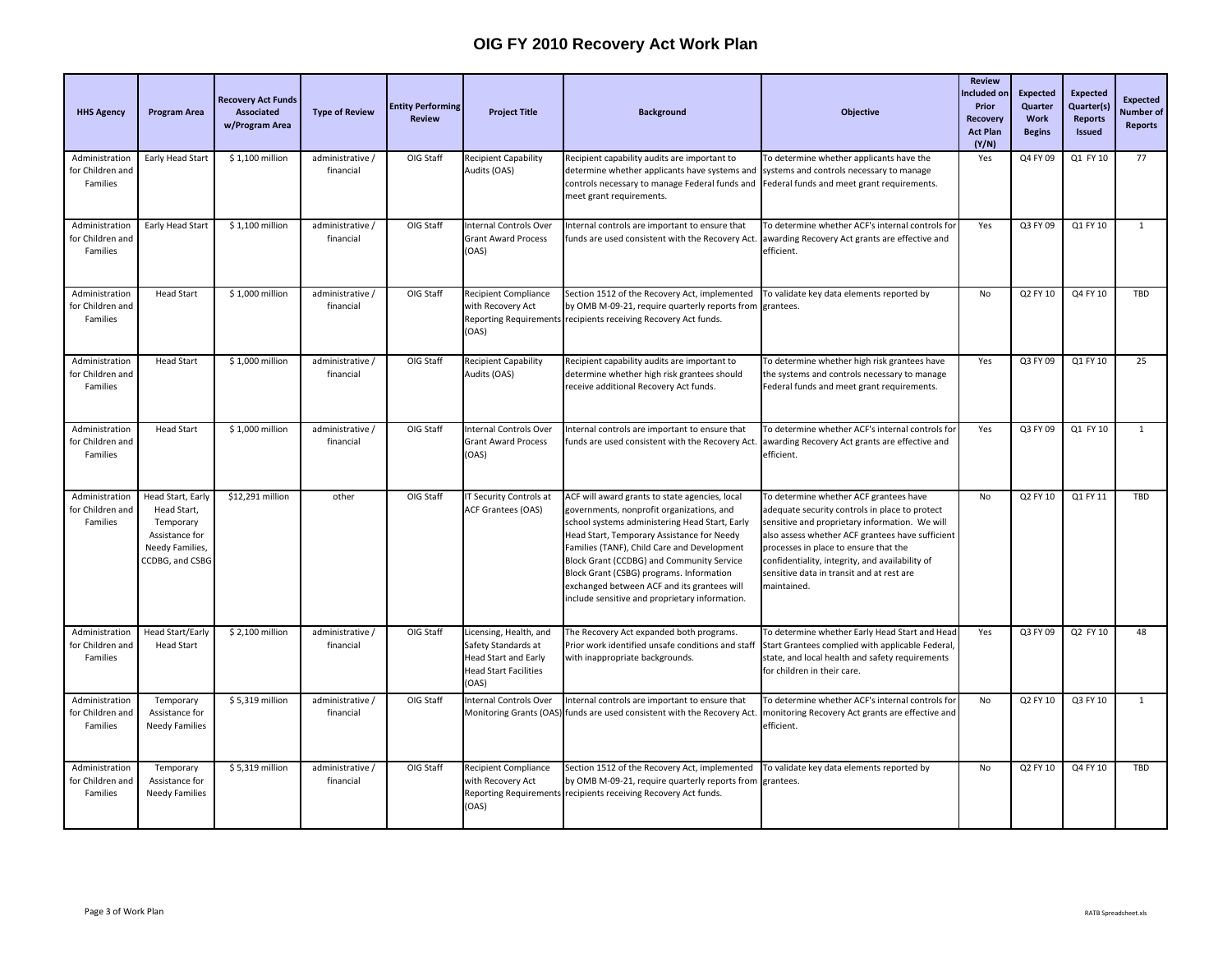| <b>HHS Agency</b>                                       | <b>Program Area</b>                                                                       | <b>Recovery Act Funds</b><br>Associated<br>w/Program Area | <b>Type of Review</b>         | <b>Entity Performing</b><br><b>Review</b> | <b>Project Title</b>                                                                                              | <b>Background</b>                                                                                                                                                                                                                                                                                                                                                                                                                                                | Objective                                                                                                                                                                                                                       | <b>Review</b><br>Included or<br>Prior<br>Recovery<br><b>Act Plan</b><br>(Y/N) | <b>Expected</b><br>Quarter<br>Work<br><b>Begins</b> | <b>Expected</b><br>Quarter(s)<br><b>Reports</b><br><b>Issued</b> | <b>Expected</b><br><b>Number</b> of<br>Reports |
|---------------------------------------------------------|-------------------------------------------------------------------------------------------|-----------------------------------------------------------|-------------------------------|-------------------------------------------|-------------------------------------------------------------------------------------------------------------------|------------------------------------------------------------------------------------------------------------------------------------------------------------------------------------------------------------------------------------------------------------------------------------------------------------------------------------------------------------------------------------------------------------------------------------------------------------------|---------------------------------------------------------------------------------------------------------------------------------------------------------------------------------------------------------------------------------|-------------------------------------------------------------------------------|-----------------------------------------------------|------------------------------------------------------------------|------------------------------------------------|
| Administration<br>for Children and<br>Families          | Temporary<br>Assistance for<br><b>Needy Families</b>                                      | \$5,319 million                                           | administrative /<br>financial | OIG Staff                                 | Internal Controls Over<br><b>Grant Award Process</b><br>(OAS)                                                     | nternal controls are important to ensure that<br>funds are used consistent with the Recovery Act.                                                                                                                                                                                                                                                                                                                                                                | To determine whether ACF's internal controls for<br>awarding Recovery Act grants are effective and<br>efficient.                                                                                                                | Yes                                                                           | Q3 FY 09                                            | Q1 FY 10                                                         | $\mathbf{1}$                                   |
| Administration<br>for Children and<br>Families          | Temporary<br>Assistance for<br><b>Needy Families</b><br>State Caseloads 8<br>expenditures | \$5,319 million                                           | administrative /<br>financial | OIG Staff                                 | Validate Factors that<br><b>Trigger Additional</b><br>Temporary Assistance<br>for Needy Families<br>Funding (OAS) | <b>Emergency Temporary Assistance for Needy</b><br>Families funding is provided when grantees have<br>an increase in caseload and expenditures, an<br>increase in expenditures related to short-term<br>benefits, or an increase in expenditures related<br>to subsidized employment.                                                                                                                                                                            | To validate factors used by states to demonstrate<br>the need for emergency Temporary Assistance<br>for Needy Families funding.                                                                                                 | No                                                                            | Q4 FY 09                                            | Q4 FY 10                                                         | 8                                              |
| Centers for<br>Disease Control<br>and Prevention        | Chronic Disease<br>Prevention                                                             | \$650 million                                             | administrative /<br>financial | OIG Staff                                 | <b>Internal Controls Over</b><br><b>Grant Award Process</b><br>(OAS)                                              | Internal controls are important to ensure that<br>unds are used consistent with the Recovery Act.                                                                                                                                                                                                                                                                                                                                                                | To determine whether CDC's internal controls for<br>awarding Recovery Act grants are effective and<br>efficient.                                                                                                                | No                                                                            | Q1 FY 10                                            | Q2 FY 10                                                         | $\mathbf{1}$                                   |
| Centers for<br>Disease Control<br>and Prevention        | Chronic Disease<br>Prevention                                                             | \$650 million                                             | administrative /<br>financial | OIG Staff                                 | <b>Recipient Capability</b><br>Audits (OAS)                                                                       | Recipient Capability Audits are important to<br>ensure that applicants have the systems and<br>controls necessary to manage Federal funds and<br>meet grant requirements.                                                                                                                                                                                                                                                                                        | To determine whether applicants have the<br>systems and controls necessary to manage<br>Federal funds and meet grant requirements.                                                                                              | No                                                                            | Q2 FY 10                                            | Q3 FY 10                                                         | $20 - 30$                                      |
| Centers for<br>Disease Control<br>and Prevention        | Chronic Disease<br>Prevention                                                             | \$650 million                                             | administrative /<br>financial | OIG Staff                                 | Implementation of<br><b>Internal Controls Over</b><br>Grant Awards (OAS)                                          | Implementation of internal controls are<br>mportant to ensure that funds are used<br>consistent with the Recovery Act.                                                                                                                                                                                                                                                                                                                                           | To assess CDC's implementation of its internal<br>controls over grant awards and administration<br>processes to determine whether controls are<br>effective and efficient.                                                      | <b>No</b>                                                                     | Q4 FY10                                             | Q1 FY 11                                                         | $\mathbf{1}$                                   |
| Centers for<br>Disease Control<br>and Prevention        | <b>Hospital Acquired</b><br>Infections<br>Program                                         | \$40 million                                              | administrative /<br>financial | OIG Staff                                 | Internal Controls Over<br><b>Grant Award Process</b><br>(OAS)                                                     | Internal controls are important to ensure that<br>unds are used consistent with the Recovery Act                                                                                                                                                                                                                                                                                                                                                                 | To determine whether CDC's internal controls for<br>awarding Recovery Act grants are effective and<br>efficient.                                                                                                                | Yes                                                                           | Q3 FY 09                                            | Q1 FY 10                                                         | $\mathbf{1}$                                   |
| Centers for<br>Disease Control<br>and Prevention        | Prevention and<br>Wellness                                                                | \$1,000 million                                           | administrative /<br>financial | OIG Staff                                 | <b>Recipient Compliance</b><br>with Recovery Act<br>(OAS)                                                         | Section 1512 of the Recovery Act, implemented<br>by OMB M-09-21, require quarterly reports from<br>Reporting Requirements recipients receiving Recovery Act funds.                                                                                                                                                                                                                                                                                               | To validate key data elements reported by<br>grantees.                                                                                                                                                                          | No                                                                            | Q2 FY 10                                            | Q4 FY 10                                                         | TBD                                            |
| Centers for<br>Disease Control<br>and Prevention        | Section 317<br>Immunization<br>Program                                                    | \$300 million                                             | administrative /<br>financial | OIG Staff                                 | Internal Controls Over<br><b>Grant Award Process</b><br>(OAS)                                                     | Internal controls are important to ensure that<br>funds are used consistent with the Recovery Act.                                                                                                                                                                                                                                                                                                                                                               | To determine whether CDC's internal controls for<br>awarding Recovery Act grants are effective and<br>efficient.                                                                                                                | Yes                                                                           | Q3 FY 09                                            | Q1 FY 10                                                         | $\mathbf{1}$                                   |
| Centers for<br>Medicare and<br><b>Medicaid Services</b> | Health<br>Information<br>Technology                                                       | \$44,700 million                                          | other                         | OIG Staff                                 | HIT System<br><b>Enhancements at CMS</b><br>(OAS)                                                                 | The Recovery Act provides financial incentives<br>through the Medicare and Medicaid programs to<br>encourage doctors, hospitals, health clinics, and<br>other entities to adopt and use certified<br>electronic health records (EHRs). Medicare<br>incentive payments are being phased out over<br>time and replaced with financial penalties for<br>providers that are not using EHRs. CMS systems<br>require modification to manage these new<br>requirements. | To determine whether health information<br>technology (HIT) enhancements to CMS systems<br>include standards adopted by HHS and that IT<br>security controls are in place to protect sensitive<br>EHR and personal information. | No                                                                            | Q1 FY 10                                            | Q3 FY 10                                                         | 1                                              |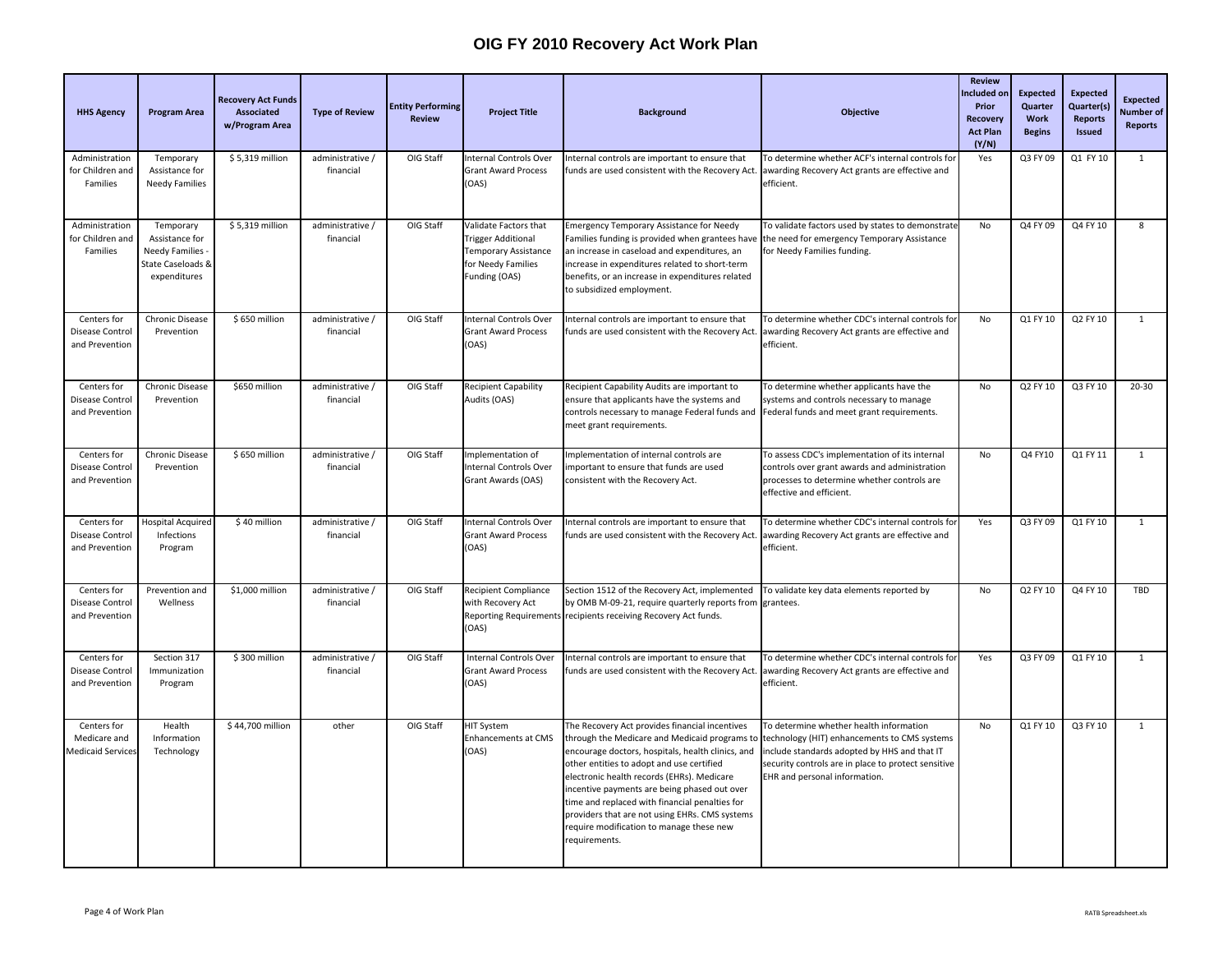| <b>HHS Agency</b>                                | <b>Program Area</b>                 | <b>Recovery Act Funds</b><br>Associated<br>w/Program Area | <b>Type of Review</b> | <b>Entity Performing</b><br><b>Review</b> | <b>Project Title</b>                                                  | <b>Background</b>                                                                                                                                                                                                                                                                                                                                                                                                                                                                                                                                                                                                                                                                                                                                                                                                                                                                                                                                                                                                   | <b>Objective</b>                                                                                                                                                                                                                                                                                                                      | <b>Review</b><br>Included on<br>Prior<br>Recovery<br><b>Act Plan</b><br>(Y/N) | <b>Expected</b><br><b>Quarter</b><br>Work<br><b>Begins</b> | <b>Expected</b><br>Quarter(s)<br><b>Reports</b><br><b>Issued</b> | <b>Expected</b><br>Number of<br><b>Reports</b> |
|--------------------------------------------------|-------------------------------------|-----------------------------------------------------------|-----------------------|-------------------------------------------|-----------------------------------------------------------------------|---------------------------------------------------------------------------------------------------------------------------------------------------------------------------------------------------------------------------------------------------------------------------------------------------------------------------------------------------------------------------------------------------------------------------------------------------------------------------------------------------------------------------------------------------------------------------------------------------------------------------------------------------------------------------------------------------------------------------------------------------------------------------------------------------------------------------------------------------------------------------------------------------------------------------------------------------------------------------------------------------------------------|---------------------------------------------------------------------------------------------------------------------------------------------------------------------------------------------------------------------------------------------------------------------------------------------------------------------------------------|-------------------------------------------------------------------------------|------------------------------------------------------------|------------------------------------------------------------------|------------------------------------------------|
| Centers for<br>Medicare and<br>Medicaid Service  | Health<br>Information<br>Technology | \$1,045 million                                           | other                 | OIG Staff                                 | Medical Identity Theft in<br>Medicare (OEI)                           | Breach Notification and Section 13402 of the Recovery Act requires<br>entities covered by the Health Insurance<br>Portability and Accountability Act of 1996<br>(HIPAA) to notify individuals of breaches of their<br>PII. Such PII includes health information<br>maintained by Medicare providers and<br>contractors. Breaches of PII can facilitate the<br>theft of health-related PII (medical identity<br>theft). We will examine CMS's internal<br>procedures and processes related to the<br>Recovery Act's breach notification requirements.                                                                                                                                                                                                                                                                                                                                                                                                                                                                | To assess CMS's compliance with new breach<br>notification requirements for personally<br>dentifiable information (PII) in the American<br>Recovery and Reinvestment Act of 2009<br>Recovery Act) and the Centers for Medicare &<br>Medicaid Services (CMS) oversight measures in<br>cases of medical identity theft within Medicare. | Yes                                                                           | Q2 FY 10                                                   | Q3FY11                                                           | $\mathbf{1}$                                   |
| Centers for<br>Medicare and<br>Medicaid Services | Health<br>Information<br>Technology | \$23,100 million                                          | other                 | OIG Staff                                 | Medicare Incentive<br>Payments for Electronic<br>Health Records (OEI) | Sections 4101 and 4102 of the Recovery Act<br>authorize incentive payments over a 5-year<br>period to physicians and hospitals that<br>demonstrate meaningful use of certified EHR<br>technology. Bonus payments are scheduled to<br>begin in 2011 and continue through 2016, with<br>payment reductions to health care professionals<br>who fail to become meaningful users of EHRs<br>(section 4101(b)) beginning in 2015. Bonus<br>payments for hospitals are scheduled to begin in<br>2011 (section 4102). According to Congressional<br>Budget Office (CBO) estimates, Medicare<br>spending for incentives and payment reductions<br>will total approximately \$18 billion between<br>2011 and 2019. We will review Medicare<br>incentive payments made to eligible health care<br>professionals and hospitals for adopting<br>electronic health records (EHR) and CMS's<br>safeguards against incentive payments made in<br>error. We will review Medicare incentive<br>payment data from calendar year 2011. | To identify incentive payments made in error. If<br>errors are identified, we will also assess CMS's<br>actions to remedy incentive payments made in<br>error and its plans for securing these payments<br>for the duration of the incentive program.                                                                                 | Yes                                                                           | Q2 FY 11                                                   | Q3FY12                                                           | TBA                                            |
| Centers for<br>Medicare and<br>Medicaid Service  | Health<br>Information<br>Technology | \$21,640 million                                          | other                 | OIG Staff                                 | Medicaid Incentive<br>Payments for Electronic<br>Health Records (OEI) | Section 4201 of the Recovery Act establishes 100-To identify incentive payments made in error.<br>percent Federal Financial Participation (FFP) for<br>allowable expenses for eligible Medicaid<br>providers to purchase, implement, and operate<br>certified EHR technology. In addition, section<br>4201 of the Recovery Act provides a 90-percent<br>Federal match for State administrative expenses<br>related to the adoption of certified EHR<br>technology by Medicaid providers. According to<br>CBO estimates, Medicaid spending for incentives<br>will total approximately \$12 billion between<br>2011 and 2019. We will review Medicaid<br>incentive payments made to providers and<br>hospitals for adopting EHRs and CMS safeguards<br>against incentive payments made in error. We<br>will review Medicaid incentive payment data<br>from 2011 for a selection of States.                                                                                                                            | We will also assess CMS actions to remedy<br>incentive payments made in error and its plans<br>for securing these payments for the duration of<br>the incentive program.                                                                                                                                                              | Yes                                                                           | Q2 FY 11                                                   | Q3FY12                                                           | TBA                                            |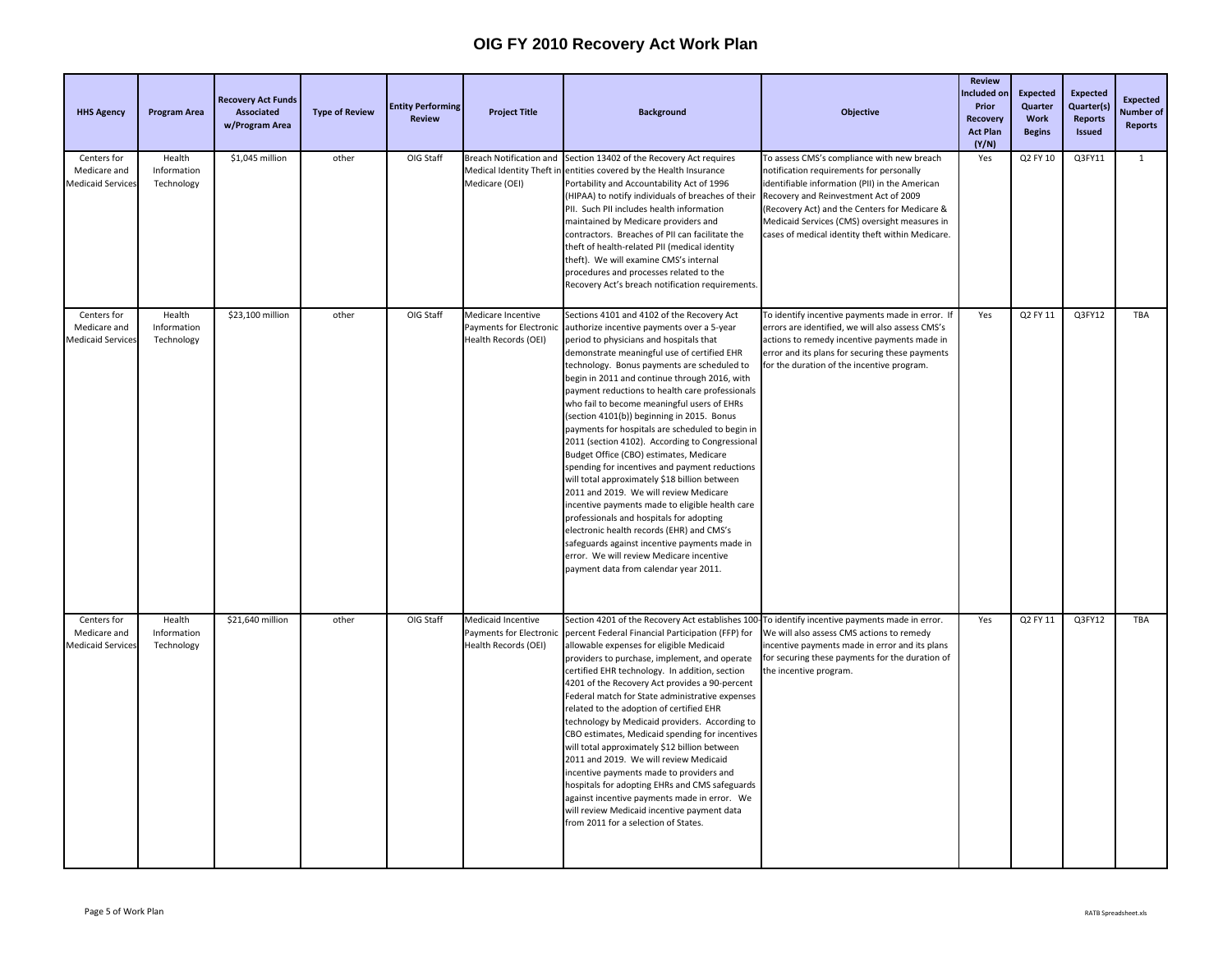| <b>HHS Agency</b>                                       | <b>Program Area</b>                 | <b>Recovery Act Funds</b><br><b>Associated</b><br>w/Program Area | <b>Type of Review</b>         | <b>Entity Performing</b><br><b>Review</b> | <b>Project Title</b>                                                                                         | <b>Background</b>                                                                                                                                                                                                                                                                                                                                                                                                                                                                                                                                                                                                                                                                                         | <b>Objective</b>                                                                                                                                                                                                                                                                                                                                                                                                                                                                | <b>Review</b><br>Included on<br>Prior<br><b>Recovery</b><br><b>Act Plan</b><br>(Y/N) | <b>Expected</b><br>Quarter<br>Work<br><b>Begins</b> | <b>Expected</b><br>Quarter(s)<br>Reports<br><b>Issued</b> | <b>Expected</b><br>Number of<br>Reports |
|---------------------------------------------------------|-------------------------------------|------------------------------------------------------------------|-------------------------------|-------------------------------------------|--------------------------------------------------------------------------------------------------------------|-----------------------------------------------------------------------------------------------------------------------------------------------------------------------------------------------------------------------------------------------------------------------------------------------------------------------------------------------------------------------------------------------------------------------------------------------------------------------------------------------------------------------------------------------------------------------------------------------------------------------------------------------------------------------------------------------------------|---------------------------------------------------------------------------------------------------------------------------------------------------------------------------------------------------------------------------------------------------------------------------------------------------------------------------------------------------------------------------------------------------------------------------------------------------------------------------------|--------------------------------------------------------------------------------------|-----------------------------------------------------|-----------------------------------------------------------|-----------------------------------------|
| Centers for<br>Medicare and<br><b>Medicaid Service</b>  | Health<br>Information<br>Technology | \$44,740 million                                                 | other                         | OIG Staff                                 | Early Assessment of<br>CMS Oversight of<br>Recovery Act Incentives<br>for Electronic Health<br>Records (OEI) | The Recovery Act creates incentives for eligible<br>health care professionals to adopt certified EHR<br>technology in both the Medicare and Medicaid<br>Although incentives are available under Medicar<br>and Medicaid, eligible health care professionals<br>are not allowed to receive incentive payments<br>from both Medicare and Medicaid (section<br>4201(a)). According to CBO estimates, net<br>Medicare and Medicaid spending for incentives<br>between 2011 and 2019 will total approximately<br>\$30 billion. We will review CMS's oversight of<br>the implementation and program management<br>of Medicare and Medicaid incentive payments<br>for EHRs and describe the procedures in place. | To prevent and detect duplicate incentive<br>payments. We will assess CMS's plan for<br>oversight and implementation of Medicare and<br>programs (sections 4101 and 4201, respectively). Medicaid incentives and determine the extent to<br>which CMS can prevent and detect duplicate<br>incentive payments. We will also assess whether<br>fiscal oversight and reporting mechanisms are<br>established for CMS to determine "meaningful<br>use" of certified EHR technology. | Yes                                                                                  | Q4 FY 10                                            | Q4FY11                                                    | $\mathbf{1}$                            |
| Centers for<br>Medicare and<br><b>Medicaid Services</b> | Medicaid                            | \$87,450 million                                                 | administrative /<br>financial | OIG Staff                                 | <b>State Controls Over</b><br><b>Increased Federal</b><br><b>Medical Assistance</b><br>Percentages (OAS)     | Prior Medicaid work disclosed instances in which<br>states improperly identified state and Federal<br>share of expenditures.                                                                                                                                                                                                                                                                                                                                                                                                                                                                                                                                                                              | To determine whether states have properly<br>accounted for the state and Federal share of<br>expenditures.                                                                                                                                                                                                                                                                                                                                                                      | No                                                                                   | Q1 FY 10                                            | Q1 FY 11                                                  | $\mathbf{1}$                            |
| Centers for<br>Medicare and<br>Medicaid Service         | Medicaid                            | \$87,450 million                                                 | administrative /<br>financial | OIG Staff                                 | Medicaid High-Risk<br>Providers (OAS)                                                                        | Past OIG work in the Medicaid program,<br>combined with relatively high Medicaid payment selected provider types that have a high risk of<br>error rates being reported under CMS's Payment<br>Error Rate Measurement (PERM), raise concerns<br>that high-risk areas need increased audit scrutiny<br>because of the additional funding being provided<br>under the Recovery Act.                                                                                                                                                                                                                                                                                                                         | To determine the accuracy of claims from<br>claiming improper Medicaid payments.                                                                                                                                                                                                                                                                                                                                                                                                | No                                                                                   | Q1 FY 10                                            | Q1 FY 11                                                  | 18                                      |
| Centers for<br>Medicare and<br><b>Medicaid Service:</b> | Medicaid                            | \$915 million                                                    | administrative /<br>financial | OIG Staff                                 | <b>Transitional Medical</b><br>Assistance Programs<br>(OAS)                                                  | Section 5004 of the Recovery Act extends<br>Transitional Medical Assistance Program from<br>June 30, 2009, through December 31, 2010 and<br>provides the states options. The Recovery Act<br>also directs each state to collect and submit<br>required information to the Secretary of HHS,<br>and the Secretary to report annually to Congress.                                                                                                                                                                                                                                                                                                                                                          | To determine if states' claimed expenditures<br>under the extension of transitional medical<br>assistance met Medicaid requirements.                                                                                                                                                                                                                                                                                                                                            | No                                                                                   | Q2 FY 10                                            | Q2 FY 11                                                  | $\overline{2}$                          |
| Centers for<br>Medicare and<br><b>Medicaid Services</b> | Medicaid                            | \$563 million                                                    | administrative /<br>financial | OIG Staff                                 | Medicaid Qualified<br><b>Individual Programs</b><br>(OAS)                                                    | The Medicaid Qualifying Individual (QI) program To determine if states' claimed expenditures<br>pays the Medicare Part B premiums of Medicare<br>beneficiaries with incomes between 120 and 135 requirements.<br>percent of the Federal poverty level. States<br>receive 100-percent Federal funding for the QI<br>program. Section 5005 of the Recovery Act<br>extends the provision for 100-percent Federal<br>funding for 12 months from December 2009 to<br>December 2010.                                                                                                                                                                                                                            | under the QI program met Medicaid                                                                                                                                                                                                                                                                                                                                                                                                                                               | No                                                                                   | Q2 FY 10                                            | Q2 FY 11                                                  | $\mathbf{1}$                            |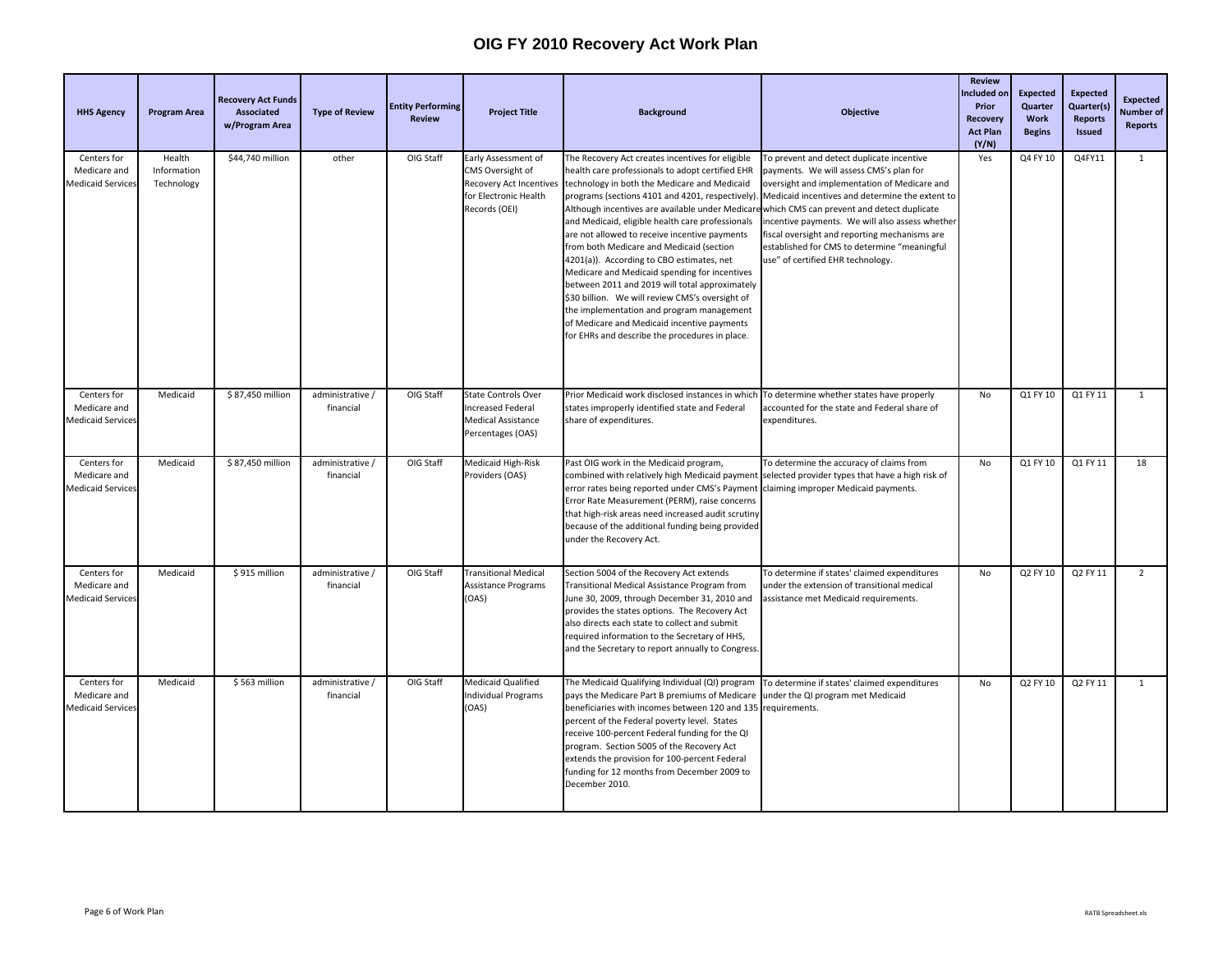| <b>HHS Agency</b>                                       | <b>Program Area</b> | <b>Recovery Act Funds</b><br><b>Associated</b><br>w/Program Area | <b>Type of Review</b>         | <b>Entity Performing</b><br><b>Review</b> | <b>Project Title</b>                                                                                                                      | <b>Background</b>                                                                                                                                                                                                                                                                                                                                                                                                                                                                                                                                                                                                                                           | <b>Objective</b>                                                                                                                                                                                          | <b>Review</b><br>ncluded or<br>Prior<br>Recovery<br><b>Act Plan</b><br>(Y/N) | <b>Expected</b><br>Quarter<br>Work<br><b>Begins</b> | <b>Expected</b><br>Quarter(s)<br><b>Reports</b><br><b>Issued</b> | <b>Expected</b><br>Number of<br>Reports |
|---------------------------------------------------------|---------------------|------------------------------------------------------------------|-------------------------------|-------------------------------------------|-------------------------------------------------------------------------------------------------------------------------------------------|-------------------------------------------------------------------------------------------------------------------------------------------------------------------------------------------------------------------------------------------------------------------------------------------------------------------------------------------------------------------------------------------------------------------------------------------------------------------------------------------------------------------------------------------------------------------------------------------------------------------------------------------------------------|-----------------------------------------------------------------------------------------------------------------------------------------------------------------------------------------------------------|------------------------------------------------------------------------------|-----------------------------------------------------|------------------------------------------------------------------|-----------------------------------------|
| Centers for<br>Medicare and<br><b>Medicaid Services</b> | Medicaid            | \$770 million                                                    | administrative /<br>financial | OIG Staff                                 | Medicaid<br>Disproportionate Share                                                                                                        | Section 5002 of the Recovery Act provides fiscal<br>relief to states by increasing most states' FY 2009<br>Hospital Payments (OAS) and 2010 Medicaid disproportionate share<br>nospital (DSH) allotments by 2.5 percent. These<br>payments are in addition to the regular<br>payments that DSH hospitals receive for<br>providing care to Medicaid beneficiaries. The<br>Medicaid DSH allotment calculation is based on a<br>statutory formula in the Social Security Act, §<br>1923. States receive an annual allotment to<br>make payments to DSH hospitals to account for<br>higher costs associated with treating uninsured<br>and low-income patients. | To determine whether DSH expenditures were<br>claimed in accordance with Medicaid<br>equirements.                                                                                                         | No                                                                           | Q2 FY 10                                            | Q2 FY 11                                                         | $\overline{2}$                          |
| Centers for<br>Medicare and<br><b>Medicaid Services</b> | Medicaid            | \$87,450 million                                                 | other                         | OIG Staff                                 | <b>Eligibility Requirements</b><br>for Claiming Increased<br>Federal Medical<br>Assistance Percentages<br>(OAS)                           | States' Compliance with Pursuant to Section 5001(f) of the Recovery Act,<br>a state cannot receive increased Federal Medica<br>Assistance Percentages (FMAP) if its eligibility<br>standards are more restrictive than those in<br>place on July 1, 2008.                                                                                                                                                                                                                                                                                                                                                                                                   | To determine whether states with eligibility<br>standards stricter than those in place on July 1,<br>2008 have inappropriately drawn down increased<br>FMAP funds                                         | Yes                                                                          | Q3 FY 09                                            | Q3 FY 10                                                         | $\overline{7}$                          |
| Centers for<br>Medicare and<br>Medicaid Service:        | Medicaid            | \$87,450 million                                                 | other                         | OIG Staff                                 | Political Subdivision<br>requirements for<br>claiming increased<br>Federal Medical<br>Assistance Percentages<br>(OAS)                     | States' Compliance with Pursuant to Section 5001(g)(2) of the Recovery<br>Act, a state is not eligible for increased Federal<br>Medical Assistance Percentages (FMAP) if it<br>requires political subdivisions to pay a greater<br>percentage of the non-Federal share than the<br>percentage that would have been required by<br>the state on September 30, 2008.                                                                                                                                                                                                                                                                                          | To determine whether states have<br>nappropriately drawn down increased FMAP<br>unds by requiring political subdivisions to pay a<br>greater percentage of the non-Federal share of<br>Medicaid payments. | Yes                                                                          | Q3 FY 09                                            | Q3 FY 10                                                         | $\overline{2}$                          |
| Centers for<br>Medicare and<br><b>Medicaid Services</b> | Medicaid            | \$87,450 million                                                 | other                         | OIG Staff                                 | Eligible Expenditure<br>Requirements for<br>claiming increased<br>Federal Medical<br>Assistance Percentages<br>(OAS)                      | States' Compliance with Pursuant to Sections 5001(e)(1) through (e)(4) of<br>the Recovery Act, certain expenditures are not<br>eligible for the increased Federal Medical<br>Assistance Percentages (FMAP), and pursuant to<br>section 5001(f)(5), Federal matching may never<br>exceed 100 percent.                                                                                                                                                                                                                                                                                                                                                        | To determine whether state controls allowed<br>only eligible expenditures at the increased FMAP                                                                                                           | Yes                                                                          | Q3 FY 09                                            | Q3 FY 10                                                         | $\overline{7}$                          |
| Centers for<br>Medicare and<br>Medicaid Service:        | Medicaid            | \$87,450 million                                                 | other                         | OIG Staff                                 | States' Compliance with<br>Prompt Payment<br>Requirements for<br>claiming increased<br>Federal Medical<br>Assistance Percentages<br>(OAS) | Pursuant to Section 5001(f)(2) of the Recovery<br>Act, a state is not eligible for increased Federal<br>Medical Assistance Percentages (FMAP) when it<br>has failed to pay claims timely. States must<br>ensure that 90 percent of claims are paid within<br>30 days of receipt and 99 percent are paid withir<br>90 days of receipt                                                                                                                                                                                                                                                                                                                        | To determine whether states were in compliance<br>with the prompt pay requirements in order to<br>draw down increased FMAP funds                                                                          | Yes                                                                          | Q3 FY 09                                            | Q3 FY 10                                                         | 5                                       |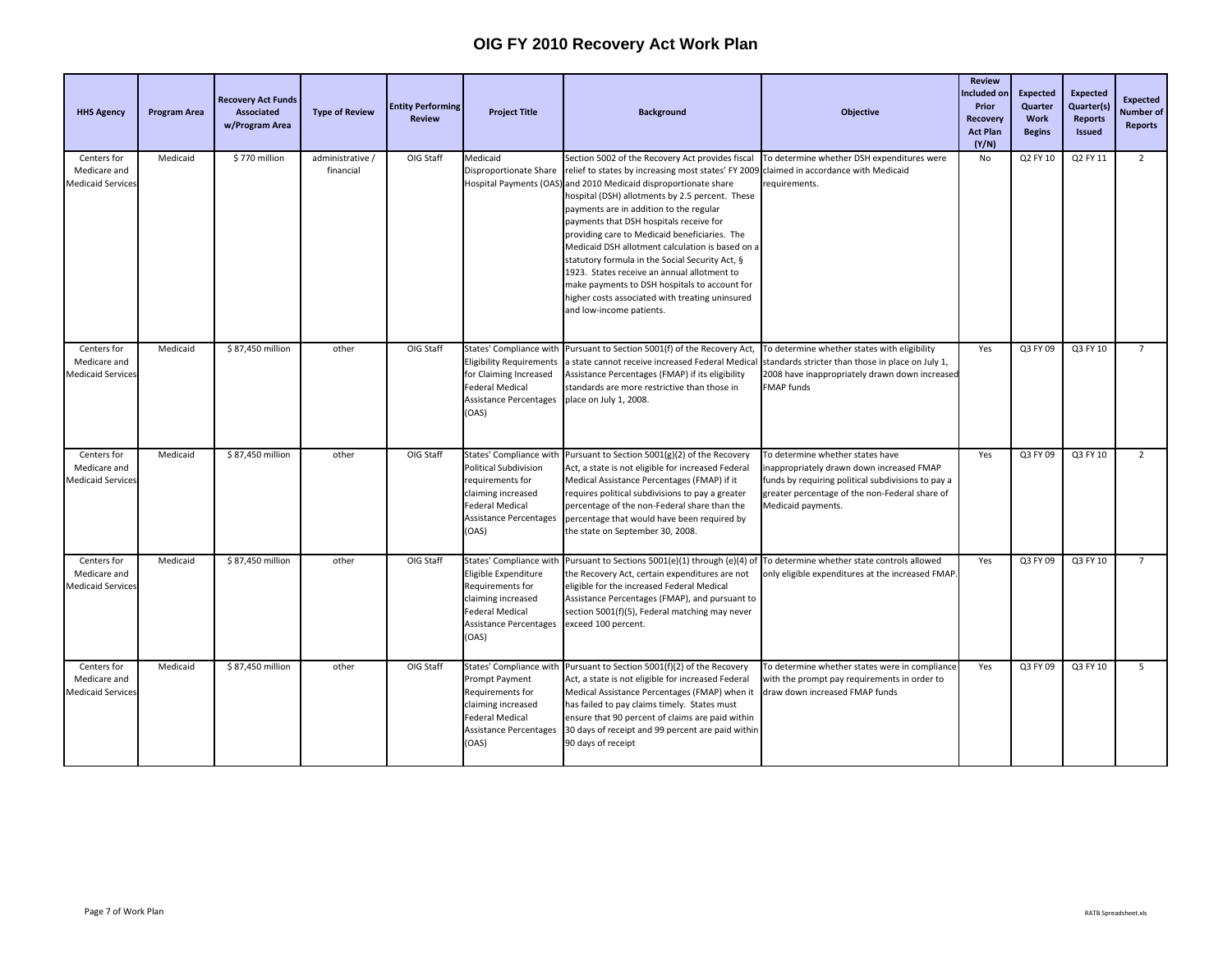| <b>HHS Agency</b>                                         | <b>Program Area</b>                | <b>Recovery Act Funds</b><br>Associated<br>w/Program Area | <b>Type of Review</b>         | <b>Entity Performing</b><br><b>Review</b> | <b>Project Title</b>                                                                                | <b>Background</b>                                                                                                                                                                                                                                                                                                                                                                                                                                                                                                                                                                                                                                                            | <b>Objective</b>                                                                                                                                                                                                                                                | <b>Review</b><br>ncluded or<br>Prior<br><b>Recovery</b><br><b>Act Plan</b><br>(Y/N) | <b>Expected</b><br>Quarter<br>Work<br><b>Begins</b> | <b>Expected</b><br>Quarter(s)<br><b>Reports</b><br><b>Issued</b> | <b>Expected</b><br><b>Number</b> of<br><b>Reports</b> |
|-----------------------------------------------------------|------------------------------------|-----------------------------------------------------------|-------------------------------|-------------------------------------------|-----------------------------------------------------------------------------------------------------|------------------------------------------------------------------------------------------------------------------------------------------------------------------------------------------------------------------------------------------------------------------------------------------------------------------------------------------------------------------------------------------------------------------------------------------------------------------------------------------------------------------------------------------------------------------------------------------------------------------------------------------------------------------------------|-----------------------------------------------------------------------------------------------------------------------------------------------------------------------------------------------------------------------------------------------------------------|-------------------------------------------------------------------------------------|-----------------------------------------------------|------------------------------------------------------------------|-------------------------------------------------------|
| Centers for<br>Medicare and<br><b>Medicaid Service:</b>   | Medicaid                           | \$87,450 million                                          | other                         | OIG Staff                                 | <b>State Medicaid Program</b><br>Integrity Efforts (OAS)                                            | Each state Medicaid agency is required to have a<br>program integrity unit which audits and<br>investigates providers suspected of overbilling or<br>defrauding the state's Medicaid program,<br>recovers overpayments, issues administrative<br>sanctions, and refers cases of suspected fraud for<br>criminal investigation. With the increased<br>funding provided by the Recovery Act, state<br>program integrity efforts become an even more<br>important factor in the detection of improper<br>payments.                                                                                                                                                              | To determine the effectiveness of policies and<br>procedures within states' program integrity units<br>in managing overall program risks for improper<br>payments.                                                                                              | Yes                                                                                 | Q3 FY 09                                            | Q4 FY 10                                                         | 8                                                     |
| Centers for<br>Medicare and<br><b>Medicaid Services</b>   | Medicaid                           | \$87,450 million                                          | Other                         | OIG Staff                                 | States' Use of Increased<br>Recovery Act Funding<br>(OAS)                                           | Pursuant to Section 5001(f)(3) of the Recovery<br>Act, a state is not eligible for increased Federal<br>Medical Assistance Percentages (FMAP) if any<br>amounts attributable (directly or indirectly) to<br>such increase is deposited into any reserve or<br>rainy day fund.                                                                                                                                                                                                                                                                                                                                                                                                | To determine how select states used their<br>increased funding and whether states deposited<br>increased FMAP funds (directly or indirectly) into<br>any reserve or rainy day fund.                                                                             | Yes                                                                                 | Q4 FY 09                                            | Q1 FY 11                                                         | $\overline{4}$                                        |
| Centers for<br>Medicare and<br><b>Medicaid Services</b>   | Medicaid                           | \$87,450 million                                          | administrative /<br>financial | OIG Staff                                 | Reconciliation of<br><b>Expenditure Reports to</b><br>Claim Data (OAS)                              | The state Medicaid Manual requires that<br>amounts reported on the Medicaid expenditure<br>reports be actual expenditures.                                                                                                                                                                                                                                                                                                                                                                                                                                                                                                                                                   | To determine whether the amounts reported on<br>the Medicaid expenditure reports are supported<br>by claim level data.                                                                                                                                          | Yes                                                                                 | Q4 FY 09                                            | Q1 FY 11                                                         | $\Delta$                                              |
| Centers for<br>Medicare and<br><b>Medicaid Services</b>   | Medicaid                           | \$44,740 million                                          | other                         | OIG Staff                                 | Medicare and Medicaid<br><b>Incentive Payments for</b><br><b>Electronic Health</b><br>Records (OAS) | Section 4201 of the Recovery Act establishes a<br>rogram for payment to providers who adopt<br>and become meaningful users of electronic<br>health records (EHR). The Recovery Act<br>establishes financial incentives for meaningful<br>EHR users not to exceed 6 years. CMS is<br>currently planning to pay incentives to eligible<br>hospitals and critical access hospitals beginning<br>in October 2010 and to eligible professionals in<br>January 2011. In addition, states can begin to<br>receive the 90 percent Federal financial<br>participation (FFP) match for some initial<br>planning activities related to the administration<br>of the incentive payments. | To determine whether (1) initial planning<br>activities related to the administration of the<br>incentive payments and (2) provider incentive<br>payments claimed by the states were in<br>accordance with Medicare, Medicaid and<br>Recovery Act requirements. | <b>No</b>                                                                           | Q4 FY 10                                            | Q4 FY 11                                                         | TBD                                                   |
| <b>Health Resources</b><br>and Services<br>Administration | Community<br><b>Health Centers</b> | \$500 million                                             | administrative /<br>financial | OIG Staff                                 | <b>Internal Controls Over</b><br><b>Grant Award Process</b><br>(OAS)                                | Internal controls are important to ensure that<br>funds are used consistent with the Recovery Act.                                                                                                                                                                                                                                                                                                                                                                                                                                                                                                                                                                           | To determine whether HRSA's internal controls<br>for awarding Recovery Act grants are effective<br>and efficient.                                                                                                                                               | Yes                                                                                 | Q3 FY 09                                            | Q2 FY 10                                                         | $\mathbf{1}$                                          |
| <b>Health Resource</b><br>and Services<br>Administration  | Community<br><b>Health Centers</b> | \$500 million                                             | administrative /<br>financial | OIG Staff                                 | <b>Recipient Capability</b><br>Audits (OAS)                                                         | Recipient Capability Audits are important for<br>ensuring that high risk grantees have the<br>necessary systems and controls to enable them<br>to manage Federal funds and meet grant<br>requirements.                                                                                                                                                                                                                                                                                                                                                                                                                                                                       | To determine whether high risk grantees have<br>the systems and controls necessary to manage<br>Federal funds and meet grant requirements.                                                                                                                      | No                                                                                  | Q4 FY 09                                            | Q2 FY 10                                                         | 16-32                                                 |
| Health Resource:<br>and Services<br>Administration        | Community<br><b>Health Centers</b> | \$500 million                                             | administrative /<br>financial | OIG Staff                                 | <b>Recipient Compliance</b><br>with Recovery Act<br>(OAS)                                           | Section 1512 of the Recovery Act, implemented<br>by OMB M-09-21, require quarterly reports from<br>Reporting Requirements recipients receiving Recovery Act funds.                                                                                                                                                                                                                                                                                                                                                                                                                                                                                                           | To validate key data elements reported by<br>grantees.                                                                                                                                                                                                          | No                                                                                  | Q2 FY 10                                            | Q4 FY 10                                                         | TBD                                                   |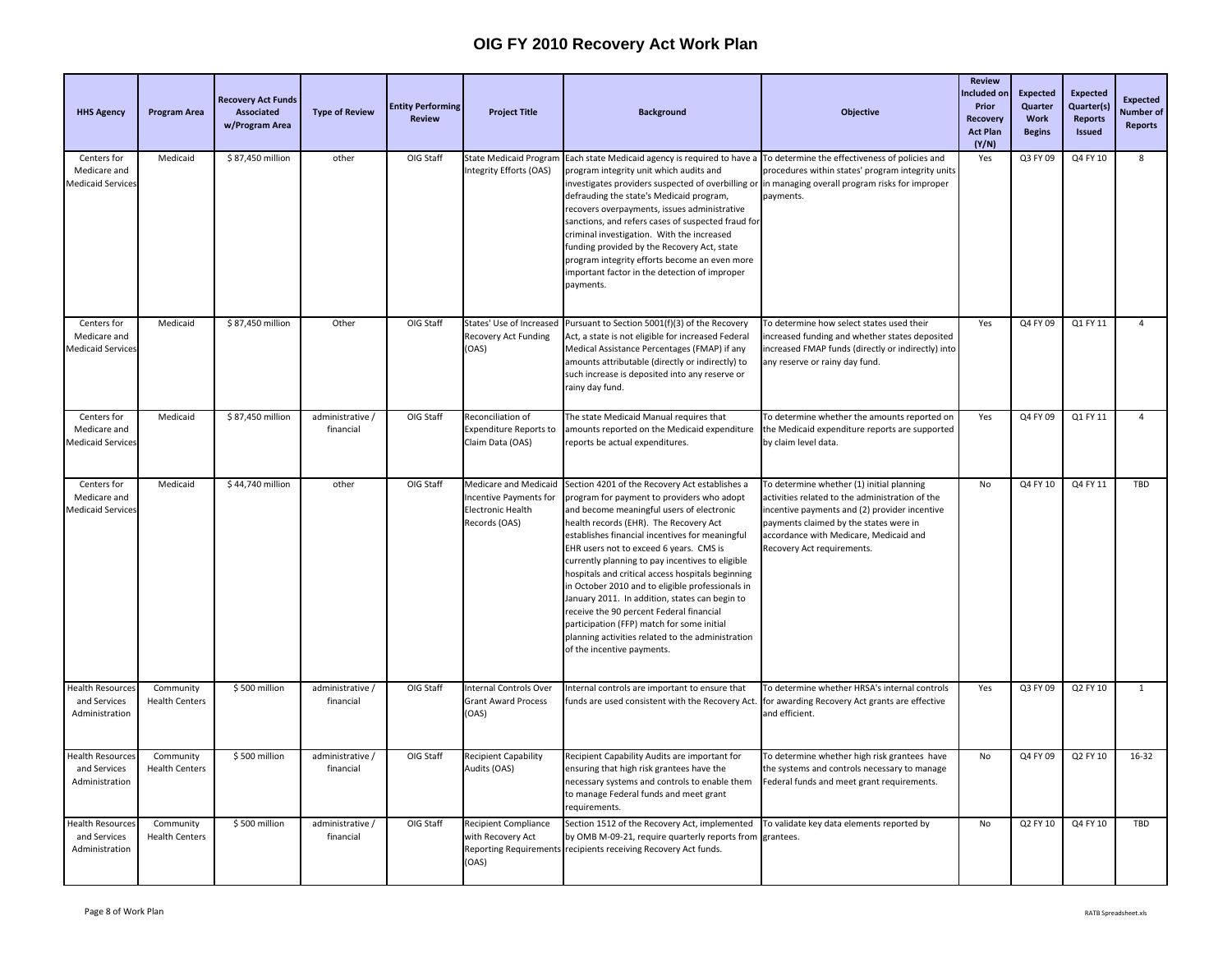| <b>HHS Agency</b>                                         | <b>Program Area</b>                 | <b>Recovery Act Funds</b><br>Associated<br>w/Program Area | <b>Type of Review</b>         | <b>Entity Performing</b><br><b>Review</b> | <b>Project Title</b>                                                                | <b>Background</b>                                                                                                                                                                                                                                                                                                                                                                                                                                                                                                                                                                                                                                                                                                                                                                                                                                                                                                                                                                                                                                                                                         | <b>Objective</b>                                                                                                                                                                               | <b>Review</b><br>ncluded on<br>Prior<br><b>Recovery</b><br><b>Act Plan</b><br>(Y/N) | <b>Expected</b><br><b>Quarter</b><br>Work<br><b>Begins</b> | <b>Expected</b><br>Quarter(s)<br><b>Reports</b><br><b>Issued</b> | <b>Expected</b><br>Number of<br><b>Reports</b> |
|-----------------------------------------------------------|-------------------------------------|-----------------------------------------------------------|-------------------------------|-------------------------------------------|-------------------------------------------------------------------------------------|-----------------------------------------------------------------------------------------------------------------------------------------------------------------------------------------------------------------------------------------------------------------------------------------------------------------------------------------------------------------------------------------------------------------------------------------------------------------------------------------------------------------------------------------------------------------------------------------------------------------------------------------------------------------------------------------------------------------------------------------------------------------------------------------------------------------------------------------------------------------------------------------------------------------------------------------------------------------------------------------------------------------------------------------------------------------------------------------------------------|------------------------------------------------------------------------------------------------------------------------------------------------------------------------------------------------|-------------------------------------------------------------------------------------|------------------------------------------------------------|------------------------------------------------------------------|------------------------------------------------|
| <b>Health Resources</b><br>and Services<br>Administration | Construction                        | \$1,500 million                                           | administrative /<br>financial | OIG Staff                                 | <b>Internal Controls Over</b><br><b>Grant Monitoring</b><br>Process (OAS)           | Internal controls are important to ensure that<br>funds are used consistent with the Recovery Act.                                                                                                                                                                                                                                                                                                                                                                                                                                                                                                                                                                                                                                                                                                                                                                                                                                                                                                                                                                                                        | To determine whether HRSA's internal controls<br>for monitoring Recovery Act grants are effective<br>and efficient.                                                                            | No                                                                                  | Q1 FY 10                                                   | Q3 FY 10                                                         | $\mathbf{1}$                                   |
| Health Resource:<br>and Services<br>Administration        | Construction                        | \$1,500 million                                           | administrative /<br>financial | OIG Staff                                 | <b>Recipient Compliance</b><br>with Recovery Act<br>(OAS)                           | Section 1512 of the Recovery Act, implemented<br>by OMB M-09-21, require quarterly reports from<br>Reporting Requirements recipients receiving Recovery Act funds.                                                                                                                                                                                                                                                                                                                                                                                                                                                                                                                                                                                                                                                                                                                                                                                                                                                                                                                                        | To validate key data elements reported by<br>grantees.                                                                                                                                         | No                                                                                  | Q2 FY 10                                                   | Q4 FY 10                                                         | TBD                                            |
| Health Resource:<br>and Services<br>Administration        | Construction                        | \$1,500 million                                           | administrative /<br>financial | OIG Staff                                 | Internal Controls Over<br><b>Grant Award Process</b><br>(OAS)                       | Internal controls are important to ensure that<br>funds are used consistent with the Recovery Act.                                                                                                                                                                                                                                                                                                                                                                                                                                                                                                                                                                                                                                                                                                                                                                                                                                                                                                                                                                                                        | To determine whether HRSA's internal controls<br>for awarding Recovery Act grants are effective<br>and efficient.                                                                              | Yes                                                                                 | Q3 FY 09                                                   | Q2 FY 10                                                         | $\mathbf{1}$                                   |
| <b>Health Resource:</b><br>and Services<br>Administration | Health<br>Information<br>Technology | \$1.50 Billion                                            | other                         | OIG Staff                                 | <b>Health Resources</b><br>and Services<br>Administration<br>Health IT Grants (OEI) | During 2007 and 2008, HRSA awarded 74 grants<br>totaling \$50 million to health center-controlled<br>networks and large multisite health centers to<br>implement EHRs and other HIT innovations to<br>improve the safety and quality of health care<br>delivery and cut waste and duplication of care.<br>The Recovery Act provided the Health Resources<br>and Services Administration (HRSA) with \$1.5<br>billion for modernization, renovation, and repair<br>of health centers, which includes the acquisition<br>of HIT systems. In accordance with 70 Fed. Reg.<br>§ 76463 (Dec. 27, 2005), HRSA's Office of Health<br>Information Technology (OHIT) is charged with<br>promoting the adoption and effective use of HIT<br>through grants and technical assistance. To assis<br>grantees, HRSA collaborated with the Agency for<br>Healthcare Research and Quality (AHRQ) to<br>establish a "Health Information Technology<br>Community" Web site that enables HRSA to<br>provide HIT technical assistance interactively.<br>We will review HIT grant recipients' required<br>reporting documents. | To assess grantee progress in implementing EHR<br>and other HIT initiatives. We will examine<br>HRSA's efforts to promote and oversee grantees'<br>mplementation of electronic health records. | Yes                                                                                 | Q4 FY 11                                                   | Q4FY12                                                           | $\mathbf{1}$                                   |
| <b>Health Resources</b><br>and Services<br>Administration | Health<br>Professionals             | \$300 million                                             | administrative /<br>financial | OIG Staff                                 | <b>Recipient Compliance</b><br>with Recovery Act<br>(OAS)                           | Section 1512 of the Recovery Act, implemented<br>by OMB M-09-21, require quarterly reports from<br>Reporting Requirements recipients receiving Recovery Act funds.                                                                                                                                                                                                                                                                                                                                                                                                                                                                                                                                                                                                                                                                                                                                                                                                                                                                                                                                        | To validate key data elements reported by<br>grantees.                                                                                                                                         | No                                                                                  | Q2 FY 10                                                   | Q4 FY 10                                                         | TBD                                            |
| <b>Health Resources</b><br>and Services<br>Administration | Health<br>Professionals             | \$300 million                                             | administrative /<br>financial | OIG Staff                                 | <b>Internal Controls Over</b><br><b>Grant Award Process</b><br>(OAS)                | Internal controls are important to ensure that<br>funds are used consistent with the Recovery Act.                                                                                                                                                                                                                                                                                                                                                                                                                                                                                                                                                                                                                                                                                                                                                                                                                                                                                                                                                                                                        | To determine whether HRSA's internal controls<br>for awarding Recovery Act grants are effective<br>and efficient.                                                                              | Yes                                                                                 | Q3 FY 09                                                   | Q2 FY 10                                                         | $\overline{1}$                                 |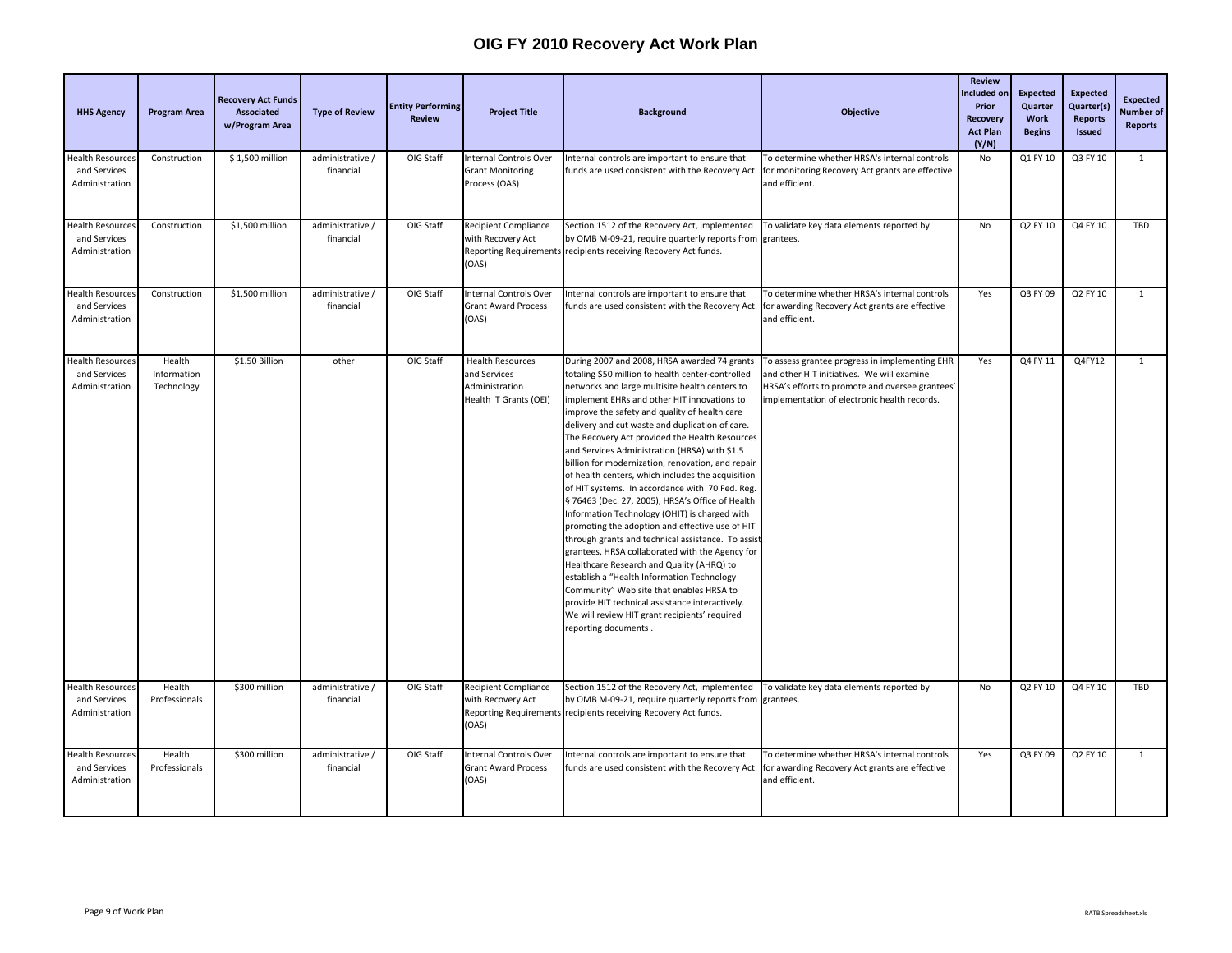| <b>HHS Agency</b>                                          | <b>Program Area</b>                 | <b>Recovery Act Funds</b><br><b>Associated</b><br>w/Program Area | <b>Type of Review</b>         | <b>Entity Performing</b><br><b>Review</b> | <b>Project Title</b>                                                    | <b>Background</b>                                                                                                                                                                                                                                                                                                                                                                                                                                                                                                                                        | <b>Objective</b>                                                                                                                                                                                                                                                                                                                                                                                                                                                                                 | <b>Review</b><br>ncluded on<br>Prior<br><b>Recovery</b><br><b>Act Plan</b><br>(Y/N) | <b>Expected</b><br>Quarter<br>Work<br><b>Begins</b> | <b>Expected</b><br>Quarter(s)<br><b>Reports</b><br>Issued | <b>Expected</b><br>Number of<br><b>Reports</b> |
|------------------------------------------------------------|-------------------------------------|------------------------------------------------------------------|-------------------------------|-------------------------------------------|-------------------------------------------------------------------------|----------------------------------------------------------------------------------------------------------------------------------------------------------------------------------------------------------------------------------------------------------------------------------------------------------------------------------------------------------------------------------------------------------------------------------------------------------------------------------------------------------------------------------------------------------|--------------------------------------------------------------------------------------------------------------------------------------------------------------------------------------------------------------------------------------------------------------------------------------------------------------------------------------------------------------------------------------------------------------------------------------------------------------------------------------------------|-------------------------------------------------------------------------------------|-----------------------------------------------------|-----------------------------------------------------------|------------------------------------------------|
| Health Resources<br>and Services<br>Administra-tion        | Health<br>Information<br>Technology | \$125 million<br>TBD for ONC grants                              | other                         | OIG Staff                                 | <b>HRSA Grant Award</b><br>System (OAS)                                 | HRSA will process \$125 million in Recovery Act<br>funding available for health information<br>technology (HIT) systems and network grants to<br>support electronic health records (EHR) for<br>health centers. It will also be disbursing large<br>Recovery Act grant funding for the Office of the<br>National Coordinator for Health Information<br>Technology (ONC). Grant applications will<br>include sensitive and proprietary information.                                                                                                       | To determine whether HRSA's grant system has<br>adequate IT security controls in place. We will<br>assess whether HRSA's grant award system has<br>sufficient processes in place to ensure that the<br>confidentiality, integrity, and availability of<br>sensitive data in transit and at rest are<br>maintained. We will also determine whether<br>HRSA's grant awards require appropriate IT<br>security provisions to protect sensitive EHR or<br>personal information at the grantee level. | No                                                                                  | Q1 FY 10                                            | Q3 FY 10                                                  | $\mathbf{1}$                                   |
| <b>Health Resources</b><br>and Services<br>Administra-tion | Health<br>Information<br>Technology | \$125 million                                                    | other                         | OIG Staff                                 | <b>Community Health</b><br><b>Centers IT Security</b><br>Controls (OAS) | HRSA will expend \$125 million for health<br>information technology (HIT) systems and<br>network grants to support electronic health<br>records (EHR) for community health centers.<br>More than 1,000 community health centers are<br>expected to benefit from this funding.                                                                                                                                                                                                                                                                            | To determine whether community health center<br>systems funded by HRSA HIT grants have<br>adequate HIT security controls in place to protect<br>sensitive EHR and personal information.                                                                                                                                                                                                                                                                                                          | No                                                                                  | Q2 FY 10                                            | Q1 FY 11                                                  | $\mathbf{1}$                                   |
| <b>HHS Cross-Cuttin</b>                                    | GRANTS.GOV                          | Approximately<br>\$20,000 million for<br><b>HHS</b>              | other                         | OIG Staff                                 | Security Controls for<br>Grants Web Site (OAS)                          | Grants.gov is the central grant identification and<br>application portal for more than 1,000 Federal<br>grant programs offered by 26 Federal agencies<br>and organizations. On March 6, 2009, Grants.gov<br>began posting information on specific grant<br>opportunities provided in the Recovery Act. As a<br>result, grant applications filed using Grants.gov<br>have escalated to an unprecedented level,<br>reaching almost 11,500 applications per week,<br>which is about three times the weekly average<br>number of submissions during FY 2008. | To determine whether the Grants.gov Web site<br>has adequate IT security controls in place to<br>protect information. Our assessment will focus<br>on controls for ensuring confidentiality, integrity,<br>and availability of data.                                                                                                                                                                                                                                                             | No                                                                                  | Q1 FY 10                                            | Q3 FY 10                                                  | $\mathbf{1}$                                   |
| <b>HHS Cross-Cutting</b>                                   | Office of the<br>Secretary          | \$50 million                                                     | other                         | OIG Staff                                 | Departmentwide<br>Network Improvements<br>(OAS)                         | HHS received \$50 million in Recovery Act funds<br>to improve IT security department wide. Recent<br>compromises of systems and data in HHS's Office funding has improved HHS's IT security.H2.<br>of the Secretary, as well as at several HHS<br>agencies, require concerted and coordinated<br>action across HHS that is commensurate with the<br>sustained level of sophisticated cyber attacks<br>that have targeted HHS computer systems.                                                                                                           | To determine whether the acquisition of staff,<br>hardware, and software made with Recovery Act                                                                                                                                                                                                                                                                                                                                                                                                  | No                                                                                  | Q1 FY 10                                            | Q3 FY 10                                                  | $\mathbf{1}$                                   |
| <b>HHS Cross-Cutting</b>                                   | Recipient<br>Reporting              | \$1,660 million                                                  | administrative /<br>financial | OIG Staff                                 | <b>Recipient Compliance</b><br>with Recovery Act<br>(OAS)               | Section 1512 of the Recovery Act, implemented<br>by OMB M-09-21, require quarterly reports from<br>Reporting Requirements recipients receiving Recovery Act funds.                                                                                                                                                                                                                                                                                                                                                                                       | To determine whether HHS's process for limited<br>data quality reviews identified and notified<br>recipients of material omissions and/or<br>significant reporting errors.                                                                                                                                                                                                                                                                                                                       | No                                                                                  | Q1 FY 10                                            | Q1 FY 10                                                  | $\overline{1}$                                 |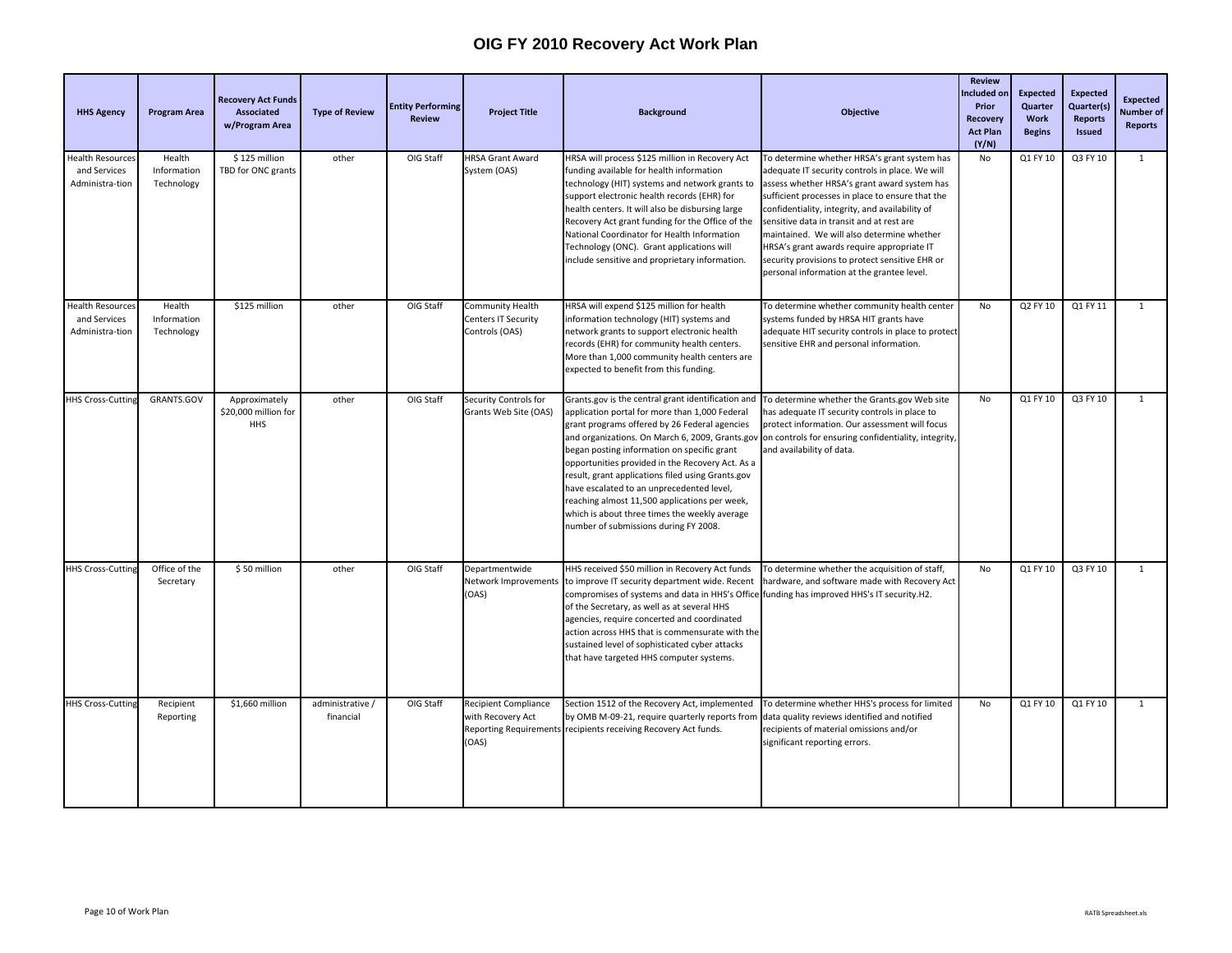| <b>HHS Agency</b>                   | <b>Program Area</b>                                         | <b>Recovery Act Funds</b><br>Associated<br>w/Program Area | <b>Type of Review</b>         | <b>Entity Performing</b><br><b>Review</b> | <b>Project Title</b>                                                    | <b>Background</b>                                                                                                                                                                                                                                                                                                                                                                                                                                                                                                                                                                               | <b>Objective</b>                                                                                                                                                                                                                                                                                            | <b>Review</b><br>ncluded or<br>Prior<br>Recovery<br><b>Act Plan</b><br>(Y/N) | <b>Expected</b><br>Quarter<br>Work<br><b>Begins</b> | <b>Expected</b><br>Quarter(s)<br><b>Reports</b><br><b>Issued</b> | <b>Expected</b><br><b>Number</b> of<br><b>Reports</b> |
|-------------------------------------|-------------------------------------------------------------|-----------------------------------------------------------|-------------------------------|-------------------------------------------|-------------------------------------------------------------------------|-------------------------------------------------------------------------------------------------------------------------------------------------------------------------------------------------------------------------------------------------------------------------------------------------------------------------------------------------------------------------------------------------------------------------------------------------------------------------------------------------------------------------------------------------------------------------------------------------|-------------------------------------------------------------------------------------------------------------------------------------------------------------------------------------------------------------------------------------------------------------------------------------------------------------|------------------------------------------------------------------------------|-----------------------------------------------------|------------------------------------------------------------------|-------------------------------------------------------|
| <b>HHS Cross-Cutting</b>            | Recipient<br>Reporting                                      | \$1,660 million                                           | administrative /<br>financial | OIG Staff                                 | <b>Recipient Compliance</b><br>with Recovery Act<br>(OAS)               | Section 1512 of the Recovery Act, implemented<br>by OMB M-09-21, require quarterly reports from<br>Reporting Requirements recipients receiving Recovery Act funds.                                                                                                                                                                                                                                                                                                                                                                                                                              | To determine whether HHS, National Institutes o<br>Health, Administration for Children and Families,<br>and Health Resources and Services<br>Administration have established a process to<br>perform limited data quality reviews to identify<br>material omissions and/or significant reporting<br>errors. | No                                                                           | Q4 FY 09                                            | Q1 FY 10                                                         | $\mathbf{1}$                                          |
| Indian Health<br>Service            | Health<br>Information<br>Technology                         | \$85 million                                              | other                         | OIG Staff                                 | Indian Health Service<br>System Improvements<br>(OAS)                   | The Recovery Act provided \$85 million to IHS to<br>make improvements to its health information<br>technology (HIT) environment and to improve<br>service to its constituents. Activities to be funded<br>with this investment include (1) application<br>development and enhancements for the<br>Resource and Patient Management System<br>(RPMS) which contains patient medical data,<br>history, and payment data and (2) HIT<br>infrastructure security enhancements to ensure<br>safety of health data and network upgrades to<br>provide enhanced health services to IHS<br>constituents. | To determine whether improvements made by<br>IHS to its applications and network infrastructure<br>ensure that IT security controls are in place.                                                                                                                                                           | No                                                                           | Q1 FY 10                                            | Q3 FY 10                                                         | $\mathbf{1}$                                          |
| National<br>Institutes of<br>Health | College &<br><b>University Costs</b>                        | \$7.3 million                                             | administrative /<br>financial | OIG Staff                                 | Costs Claimed by<br>Research University<br>(OAS)                        | Grantee costs must be reasonable, allowable,<br>and allocable in accordance with grant terms.                                                                                                                                                                                                                                                                                                                                                                                                                                                                                                   | To evaluate the reasonableness, allowability, and<br>allocability of \$7.3 million in costs claimed by<br>Duke University.                                                                                                                                                                                  | No                                                                           | Q3 FY 10                                            | Q4 FY 10                                                         | $\mathbf{1}$                                          |
| National<br>Institutes of<br>Health | College &<br><b>University Costs</b>                        | \$10 million                                              | administrative /<br>financial | OIG Staff                                 | Costs Claimed by<br>Research University<br>(OAS)                        | Grantee costs must be reasonable, allowable,<br>and allocable in accordance with grant terms.                                                                                                                                                                                                                                                                                                                                                                                                                                                                                                   | To evaluate the reasonableness, allowability, and<br>allocability of \$10 million in costs claimed by the<br>University of Florida.                                                                                                                                                                         | No                                                                           | Q4 FY 09                                            | Q2 FY 10                                                         | $\mathbf{1}$                                          |
| National<br>Institutes of<br>Health | Extramural<br>Construction                                  | \$1,000 million                                           | administrative /<br>financial | OIG staff                                 | <b>Recipient Compliance</b><br>with Recovery Act<br>(OAS)               | Section 1512 of the Recovery Act, implemented<br>by OMB M-09-21, require quarterly reports from<br>Reporting Requirements recipients receiving Recovery Act funds.                                                                                                                                                                                                                                                                                                                                                                                                                              | To validate key data elements reported by<br>grantees.                                                                                                                                                                                                                                                      | No                                                                           | Q2 FY 10                                            | Q4 FY 10                                                         | TBD                                                   |
| National<br>Institutes of<br>Health | Extramural<br>Construction                                  | $\overline{51,000}$ million                               | administrative /<br>financial | OIG Staff                                 | Internal Controls Over<br><b>Grant Award Process</b><br>(OAS)           | Internal controls are important to ensure that<br>funds are used consistent with the Recovery Act.                                                                                                                                                                                                                                                                                                                                                                                                                                                                                              | To determine whether NIH's internal controls for<br>awarding Recovery Act grants are effective and<br>efficient.                                                                                                                                                                                            | Yes                                                                          | Q3 FY 09                                            | Q1 FY 10                                                         | $\mathbf{1}$                                          |
| National<br>Institutes of<br>Health | Extramural<br>Construction                                  | \$1,000 million                                           | administrative /<br>financial | OIG Staff                                 | Internal Controls Over<br>Research Grant<br>Monitoring Process<br>(OAS) | Internal controls are important to ensure that<br>funds are used consistent with the Recovery Act.                                                                                                                                                                                                                                                                                                                                                                                                                                                                                              | To determine whether NIH's internal controls for<br>monitoring grants are effective and efficient.                                                                                                                                                                                                          | Yes                                                                          | Q3 FY 09                                            | Q1 FY 10                                                         | $\mathbf{1}$                                          |
| National<br>Institutes of<br>Health | National Institute<br>of Environmental<br>Health and Safety | \$168 million                                             | administrative /<br>financial | OIG staff                                 | Internal Controls Over<br><b>Grant Award Process</b><br>(OAS)           | Internal controls are important to ensure that<br>funds are used consistent with the Recovery Act                                                                                                                                                                                                                                                                                                                                                                                                                                                                                               | To determine whether National Institute of<br>Environmental Health and Safety's internal<br>controls for awarding Recovery Act grants are<br>effective and efficient.                                                                                                                                       | No                                                                           | Q3 FY 09                                            | Q1 FY 10                                                         | $\mathbf{1}$                                          |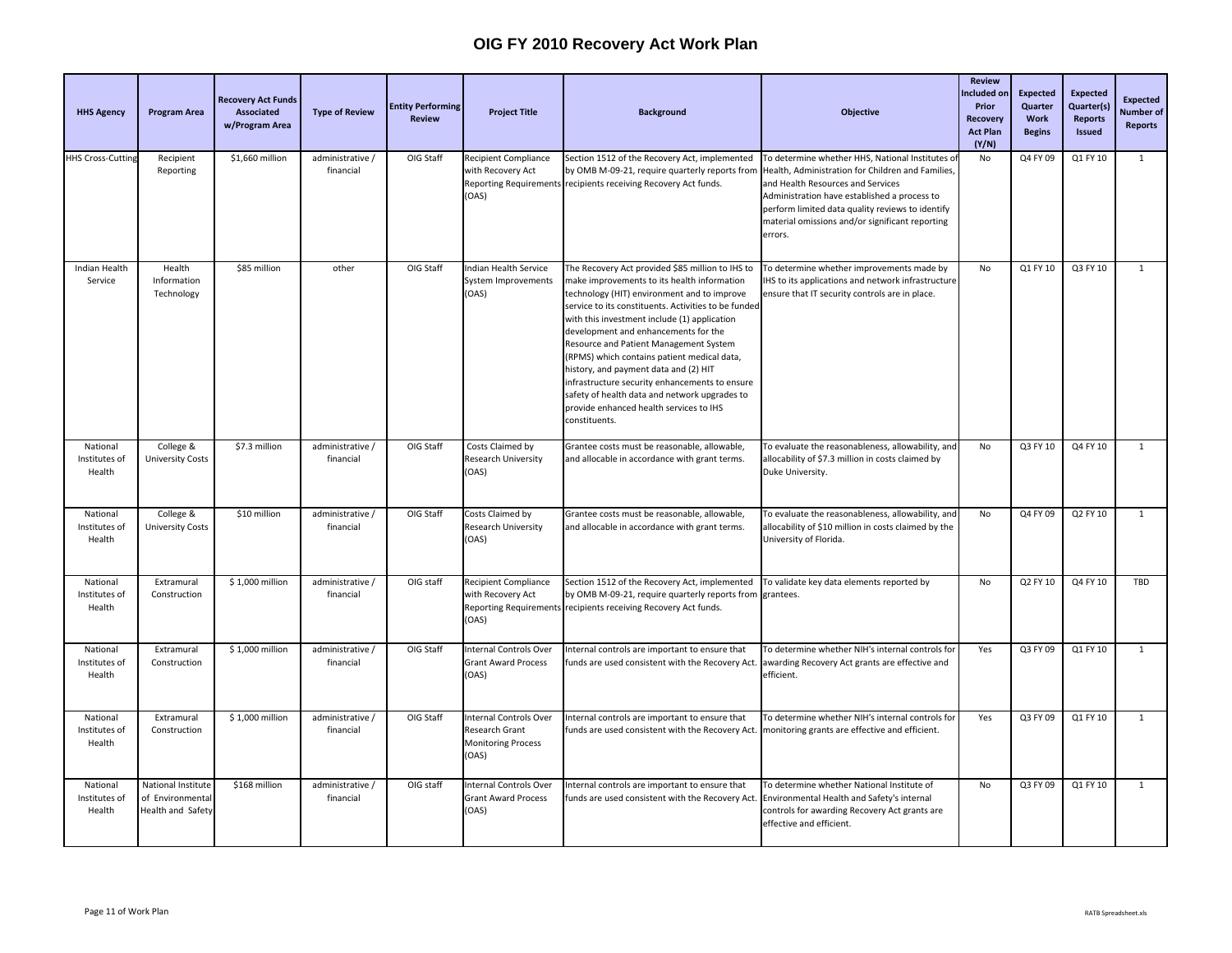| <b>HHS Agency</b>                   | <b>Program Area</b>                                                                 | <b>Recovery Act Funds</b><br>Associated<br>w/Program Area | <b>Type of Review</b>         | <b>Entity Performing</b><br><b>Review</b> | <b>Project Title</b>                                                 | <b>Background</b>                                                                                                                                                                                                                                                                                                                                                                                                                                                                                                                                                                                                                                                                                | <b>Objective</b>                                                                                                                                                                                                                                                                                                                                                                                                                                                                                                                      | <b>Review</b><br>ncluded or<br>Prior<br><b>Recovery</b><br><b>Act Plan</b><br>(Y/N) | <b>Expected</b><br>Quarter<br>Work<br><b>Begins</b> | <b>Expected</b><br>Quarter(s)<br><b>Reports</b><br><b>Issued</b> | <b>Expected</b><br>Number of<br><b>Reports</b> |
|-------------------------------------|-------------------------------------------------------------------------------------|-----------------------------------------------------------|-------------------------------|-------------------------------------------|----------------------------------------------------------------------|--------------------------------------------------------------------------------------------------------------------------------------------------------------------------------------------------------------------------------------------------------------------------------------------------------------------------------------------------------------------------------------------------------------------------------------------------------------------------------------------------------------------------------------------------------------------------------------------------------------------------------------------------------------------------------------------------|---------------------------------------------------------------------------------------------------------------------------------------------------------------------------------------------------------------------------------------------------------------------------------------------------------------------------------------------------------------------------------------------------------------------------------------------------------------------------------------------------------------------------------------|-------------------------------------------------------------------------------------|-----------------------------------------------------|------------------------------------------------------------------|------------------------------------------------|
| National<br>Institutes of<br>Health | NIH Grant System                                                                    | \$8,200 million                                           | other                         | Both OIG Staff and<br>Contractor          | National Institutes of<br>Health Grant System<br>(OAS)               | The Information for Management, Planning,<br>Analysis, and Coordination (IMPAC) system<br>manages the grants at NIH, and its importance<br>has increased since NIH received \$7.4 billion in<br>Recovery Act funding for grants and cooperative<br>agreements to research entities, including<br>nonprofit and for-profit organizations,<br>universities, hospitals, research foundations,<br>governments and their agencies, and individuals.                                                                                                                                                                                                                                                   | To determine whether NIH's IMPAC system has<br>adequate IT security controls in place. We will<br>assess whether NIH has processes in place or<br>under development that are sufficient to ensure<br>that the confidentiality, integrity, and availability<br>of sensitive data in transit and at rest are<br>maintained. We will also determine whether<br>NIH's grant awards require appropriate IT<br>security provisions to protect sensitive electronic<br>health records (EHR) or personal information at<br>the grantee level. | No                                                                                  | Q1 FY 10                                            | Q3 FY 10                                                         | $\mathbf{1}$                                   |
| National<br>Institutes of<br>Health | <b>Research Grants</b>                                                              | \$10,400 million                                          | administrative /<br>financial | OIG Staff                                 | <b>Internal Controls Over</b><br><b>Grant Award Process</b><br>(OAS) | nternal controls are important to ensure that<br>funds are used consistent with the Recovery Act.                                                                                                                                                                                                                                                                                                                                                                                                                                                                                                                                                                                                | To determine whether NIH's internal controls for<br>awarding Recovery Act grants are effective and<br>efficient.                                                                                                                                                                                                                                                                                                                                                                                                                      | Yes                                                                                 | Q3 FY 09                                            | Q1 FY 10                                                         | $\mathbf{1}$                                   |
| National<br>Institutes of<br>Health | Scientific Research                                                                 | \$8,200 million                                           | administrative /<br>financial | OIG staff                                 | Recipient Compliance<br>with Recovery Act<br>(OAS)                   | Section 1512 of the Recovery Act, implemented<br>by OMB M-09-21, require quarterly reports from grantees.<br>Reporting Requirements recipients receiving Recovery Act funds.                                                                                                                                                                                                                                                                                                                                                                                                                                                                                                                     | To validate key data elements reported by                                                                                                                                                                                                                                                                                                                                                                                                                                                                                             | No                                                                                  | Q2 FY 10                                            | Q4 FY 10                                                         | TBD                                            |
| Office of the<br>Secretary          | Office of the<br>National<br>Coordinator for<br>Health<br>Information<br>Technology | \$2,000 million                                           | other                         | OIG Staff                                 | HIT Standards (OAS)                                                  | Section 3003 of the Public Health Services Act<br>(PHS Act), as added by section 13101 of the<br>Recovery Act, establishes the Health Information<br>Technology (HIT) Standards Committee to<br>recommend to the ONC standards,<br>implementation specifications, and certification<br>criteria for the electronic exchange of health<br>information. The Office of National Coordinator<br>for Health Information Technology (ONC) is<br>charged with reviewing and recommending to<br>the Secretary whether to propose adoption of<br>these measures through the rulemaking process.<br>Section 3004(b) requires that the Secretary adopt<br>an initial set of standards by December 31, 2009. | To determine whether the process used by the<br>HHS ONC to develop and recommend HIT<br>standards to the HHS Secretary ensures that IT<br>security controls have been adequately<br>developed and included in the standards<br>recommended for adoption.                                                                                                                                                                                                                                                                              | No                                                                                  | Q3 FY 09                                            | Q1 FY 10                                                         | $\mathbf{1}$                                   |